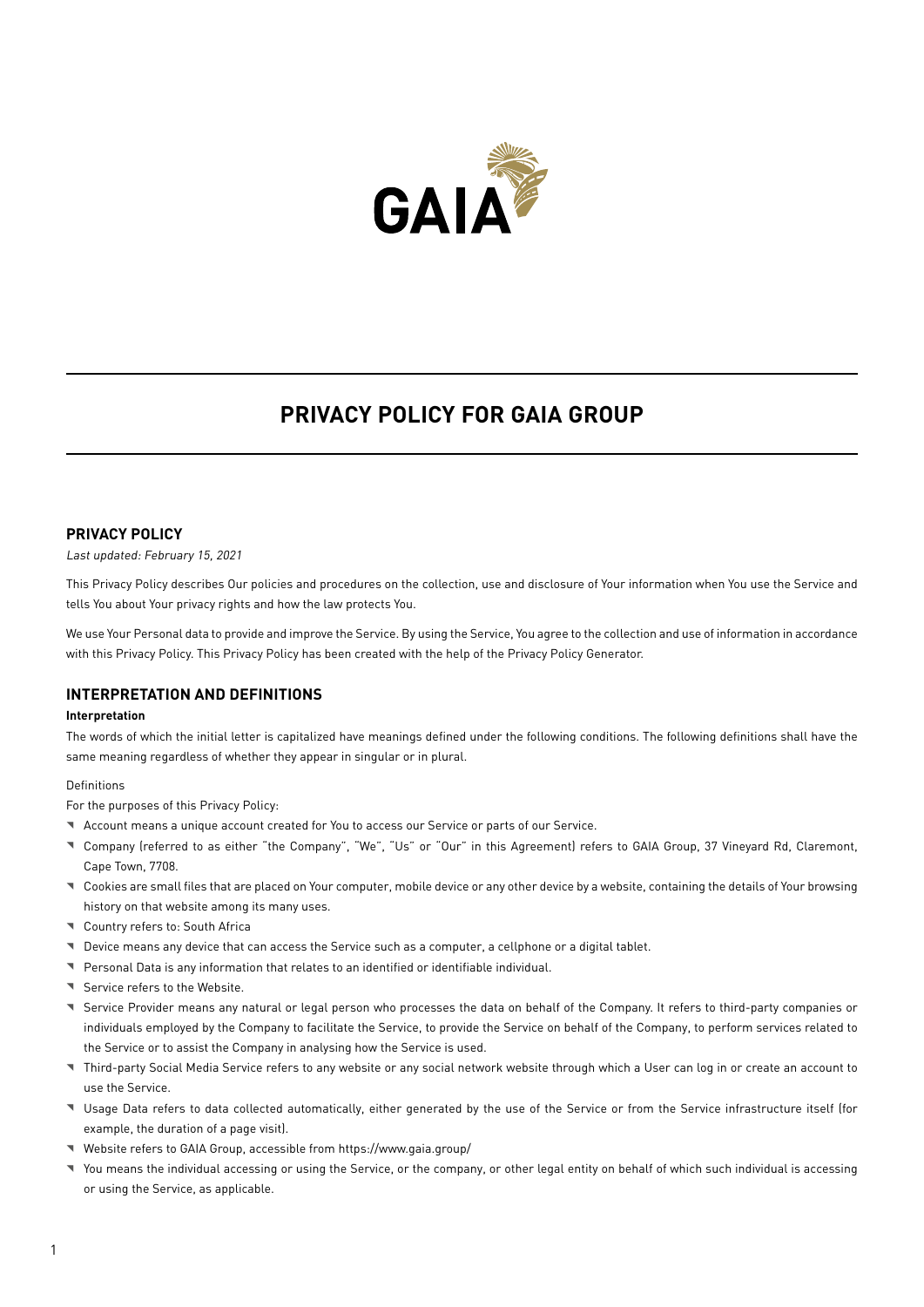

## COLLECTING AND USING YOUR PERSONAL DATA

## **Types of Data Collected**

## **Personal Data**

While using Our Service, We may ask You to provide Us with certain personally identifiable information that can be used to contact or identify You. Personally identifiable information may include, but is not limited to:

- { Email address
- { First name and last name
- { Phone number
- { Usage Data

#### **Usage Data**

Usage Data is collected automatically when using the Service.

Usage Data may include information such as Your Device's Internet Protocol address (e.g. IP address), browser type, browser version, the pages of our Service that You visit, the time and date of Your visit, the time spent on those pages, unique device identifiers and other diagnostic data.

When You access the Service by or through a mobile device, We may collect certain information automatically, including, but not limited to, the type of mobile device You use, Your mobile device unique ID, the IP address of Your mobile device, Your mobile operating system, the type of mobile Internet browser You use, unique device identifiers and other diagnostic data.

We may also collect information that Your browser sends whenever You visit our Service or when You access the Service by or through a mobile device.

#### **Tracking Technologies and Cookies**

We use Cookies and similar tracking technologies to track the activity on Our Service and store certain information. Tracking technologies used are beacons, tags, and scripts to collect and track information and to improve and analyse Our Service. The technologies We use may include:

- { Cookies or Browser Cookies. A cookie is a small file placed on Your Device. You can instruct Your browser to refuse all Cookies or to indicate when a Cookie is being sent. However, if You do not accept Cookies, You may not be able to use some parts of our Service. Unless you have adjusted Your browser setting so that it will refuse Cookies, our Service may use Cookies.
- { Flash Cookies. Certain features of our Service may use local stored objects (or Flash Cookies) to collect and store information about Your preferences or Your activity on our Service. Flash Cookies are not managed by the same browser settings as those used for Browser Cookies. For more information on how You can delete Flash Cookies, please read "Where can I change the settings for disabling, or deleting local shared objects?" available at https://helpx.adobe.com/flash-player/kb/disable-local-shared-objects-flash.html#main\_Where\_can\_I\_change\_the\_ settings\_for\_disabling\_\_or\_deleting\_local\_shared\_objects\_
- { Web Beacons. Certain sections of our Service and our emails may contain small electronic files known as web beacons (also referred to as clear gifs, pixel tags, and single-pixel gifs) that permit the Company, for example, to count users who have visited those pages or opened an email and for other related website statistics (for example, recording the popularity of a certain section and verifying system and server integrity).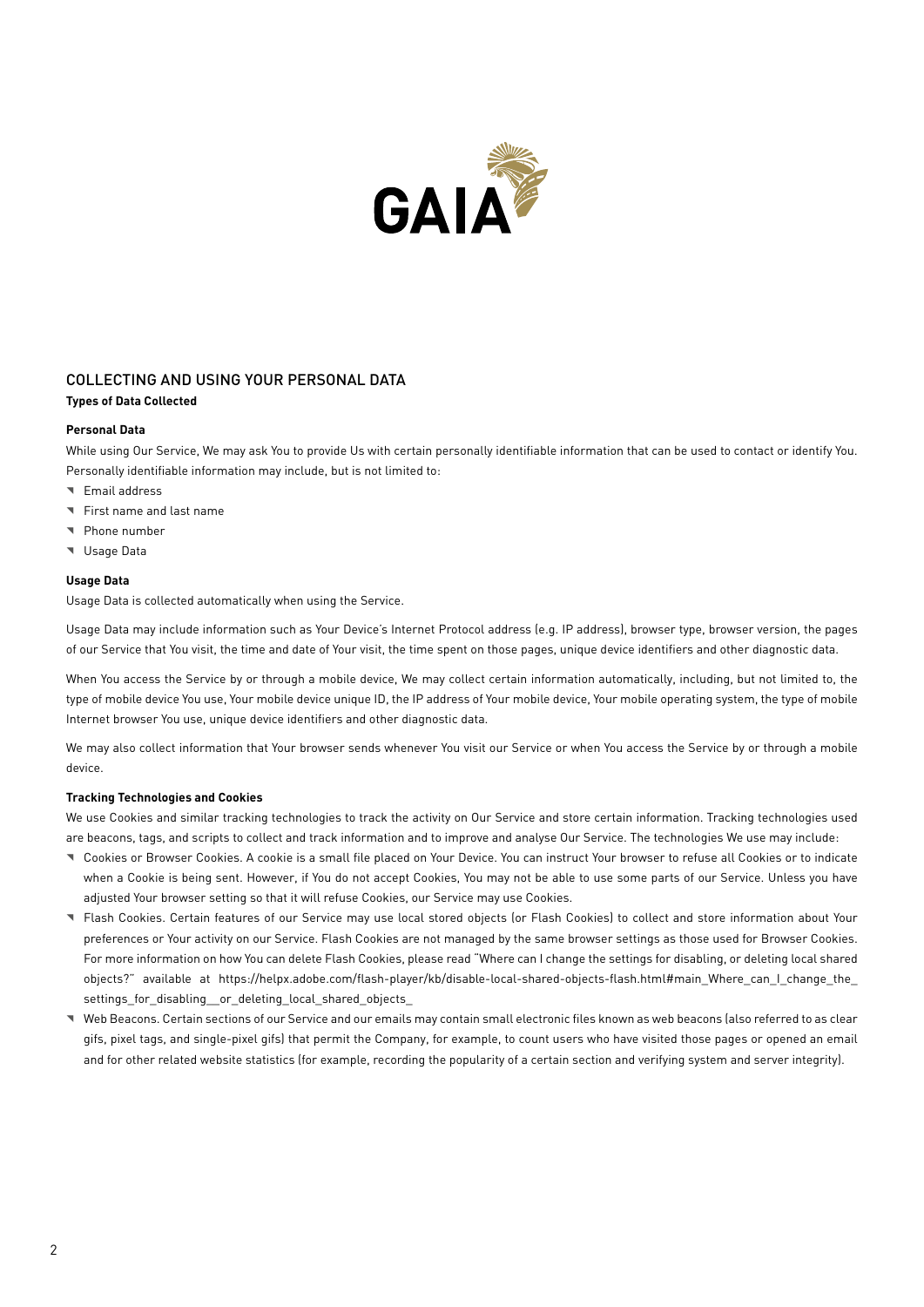

Cookies can be "Persistent" or "Session" Cookies. Persistent Cookies remain on Your personal computer or mobile device when You go offline, while Session Cookies are deleted as soon as You close Your web browser. Learn more about cookies: Cookies: What Do They Do?.

We use both Session and Persistent Cookies for the purposes set out below:

- { Necessary/Essential Cookies
	- Type: Session Cookies
	- Administered by: Us

 Purpose: These Cookies are essential to provide You with services available through the Website and to enable You to use some of its features. They help to authenticate users and prevent fraudulent use of user accounts. Without these Cookies, the services that You have asked for cannot be provided, and We only use these Cookies to provide You with those services.

**T** Cookies Policy/Notice Acceptance Cookies

- Type: Persistent Cookies
- Administered by: Us

Purpose: These Cookies identify if users have accepted the use of cookies on the Website.

- **T** Functionality Cookies
	- Type: Persistent Cookies
	- Administered by: Us

 Purpose: These Cookies allow us to remember choices You make when You use the Website, such as remembering your login details or language preference. The purpose of these Cookies is to provide You with a more personal experience and to avoid You having to re-enter your preferences every time You use the Website.

For more information about the cookies we use and your choices regarding cookies, please visit our Cookies Policy or the Cookies section of our Privacy Policy.

## USE OF YOUR PERSONAL DATA

The Company may use Personal Data for the following purposes:

- { To provide and maintain our Service, including to monitor the usage of our Service.
- { To manage Your Account: to manage Your registration as a user of the Service. The Personal Data You provide can give You access to different functionalities of the Service that are available to You as a registered user.
- { For the performance of a contract: the development, compliance and undertaking of the purchase contract for the products, items or services You have purchased or of any other contract with Us through the Service.
- { To contact You: To contact You by email, telephone calls, SMS, or other equivalent forms of electronic communication, such as a mobile application's push notifications regarding updates or informative communications related to the functionalities, products or contracted services, including the security updates, when necessary or reasonable for their implementation.
- { To provide You with news, special offers and general information about other goods, services and events which we offer that are similar to those that you have already purchased or enquired about unless You have opted not to receive such information.
- { To manage Your requests: To attend and manage Your requests to Us.
- { For business transfers: We may use Your information to evaluate or conduct a merger, divestiture, restructuring, reorganization, dissolution, or other sale or transfer of some or all of Our assets, whether as a going concern or as part of bankruptcy, liquidation, or similar proceeding, in which Personal Data held by Us about our Service users is among the assets transferred.
- { For other purposes: We may use Your information for other purposes, such as data analysis, identifying usage trends, determining the effectiveness of our promotional campaigns and to evaluate and improve our Service, products, services, marketing and your experience.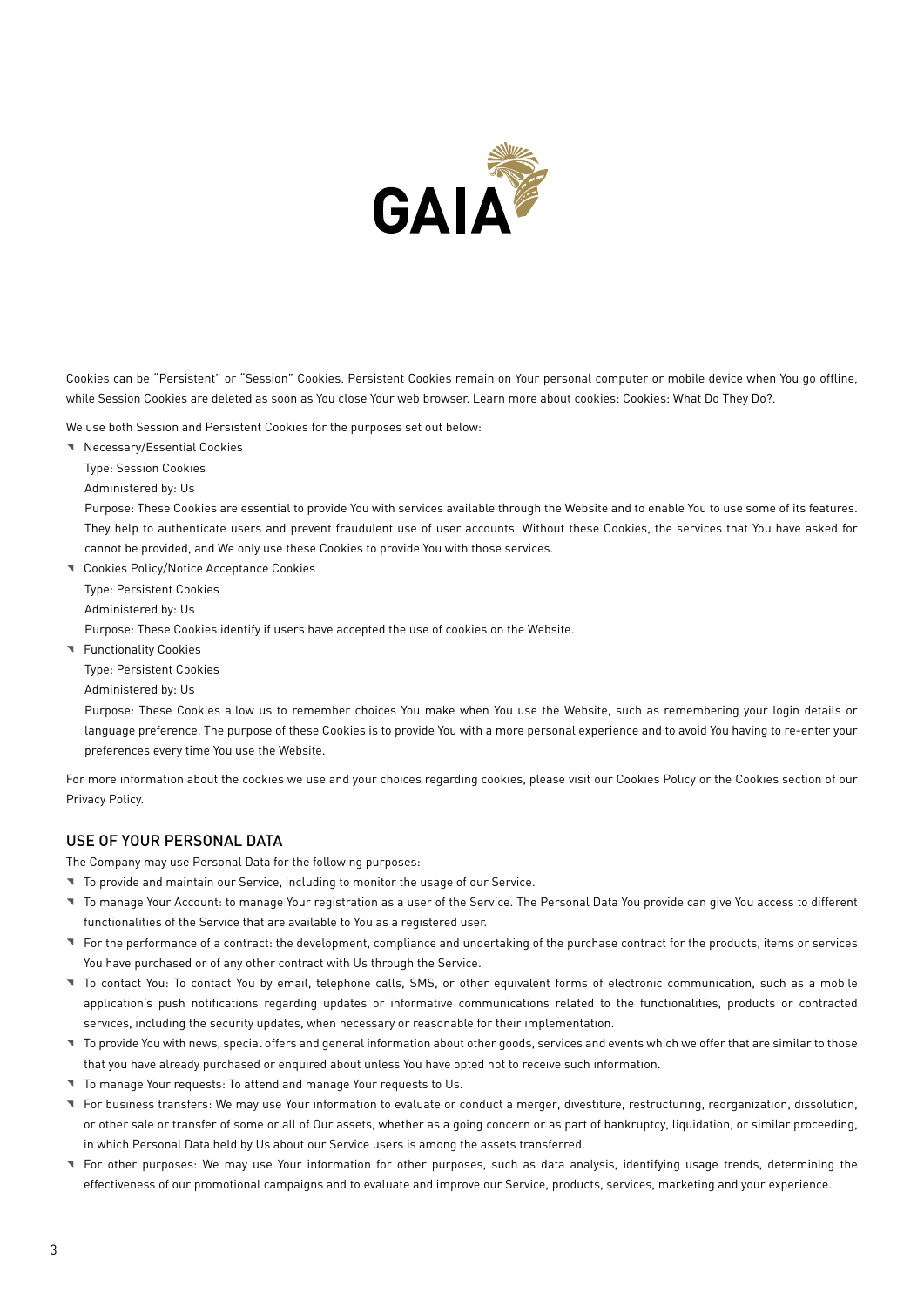

We may share Your personal information in the following situations:

- \ With Service Providers: We may share Your personal information with Service Providers to monitor and analyse the use of our Service, to contact You.
- { For business transfers: We may share or transfer Your personal information in connection with, or during negotiations of, any merger, sale of Company assets, financing, or acquisition of all or a portion of Our business to another company.
- { With Affiliates: We may share Your information with Our affiliates, in which case we will require those affiliates to honor this Privacy Policy. Affiliates include Our parent company and any other subsidiaries, joint venture partners or other companies that We control or that are under common control with Us.
- { With business partners: We may share Your information with Our business partners to offer You certain products, services or promotions.
- { With other users: when You share personal information or otherwise interact in the public areas with other users, such information may be viewed by all users and may be publicly distributed outside. If You interact with other users or register through a Third-Party Social Media Service, Your contacts on the Third-Party Social Media Service may see Your name, profile, pictures and description of Your activity. Similarly, other users will be able to view descriptions of Your activity, communicate with You and view Your profile.
- { With Your consent: We may disclose Your personal information for any other purpose with Your consent.

#### RETENTION OF YOUR PERSONAL DATA

The Company will retain Your Personal Data only for as long as is necessary for the purposes set out in this Privacy Policy. We will retain and use Your Personal Data to the extent necessary to comply with our legal obligations (for example, if we are required to retain your data to comply with applicable laws), resolve disputes, and enforce our legal agreements and policies.

The Company will also retain Usage Data for internal analysis purposes. Usage Data is generally retained for a shorter period of time, except when this data is used to strengthen the security or to improve the functionality of Our Service, or We are legally obligated to retain this data for longer time periods.

#### TRANSFER OF YOUR PERSONAL DATA

Your information, including Personal Data, is processed at the Company's operating offices and in any other places where the parties involved in the processing are located. It means that this information may be transferred to – and maintained on – computers located outside of Your state, province, country or other governmental jurisdiction where the data protection laws may differ than those from Your jurisdiction.

Your consent to this Privacy Policy followed by Your submission of such information represents Your agreement to that transfer.

The Company will take all steps reasonably necessary to ensure that Your data is treated securely and in accordance with this Privacy Policy and no transfer of Your Personal Data will take place to an organization or a country unless there are adequate controls in place including the security of Your data and other personal information.

## DISCLOSURE OF YOUR PERSONAL DATA

#### **Business Transactions**

If the Company is involved in a merger, acquisition or asset sale, Your Personal Data may be transferred. We will provide notice before Your Personal Data is transferred and becomes subject to a different Privacy Policy.

#### **Law enforcement**

Under certain circumstances, the Company may be required to disclose Your Personal Data if required to do so by law or in response to valid requests by public authorities (e.g. a court or a government agency).